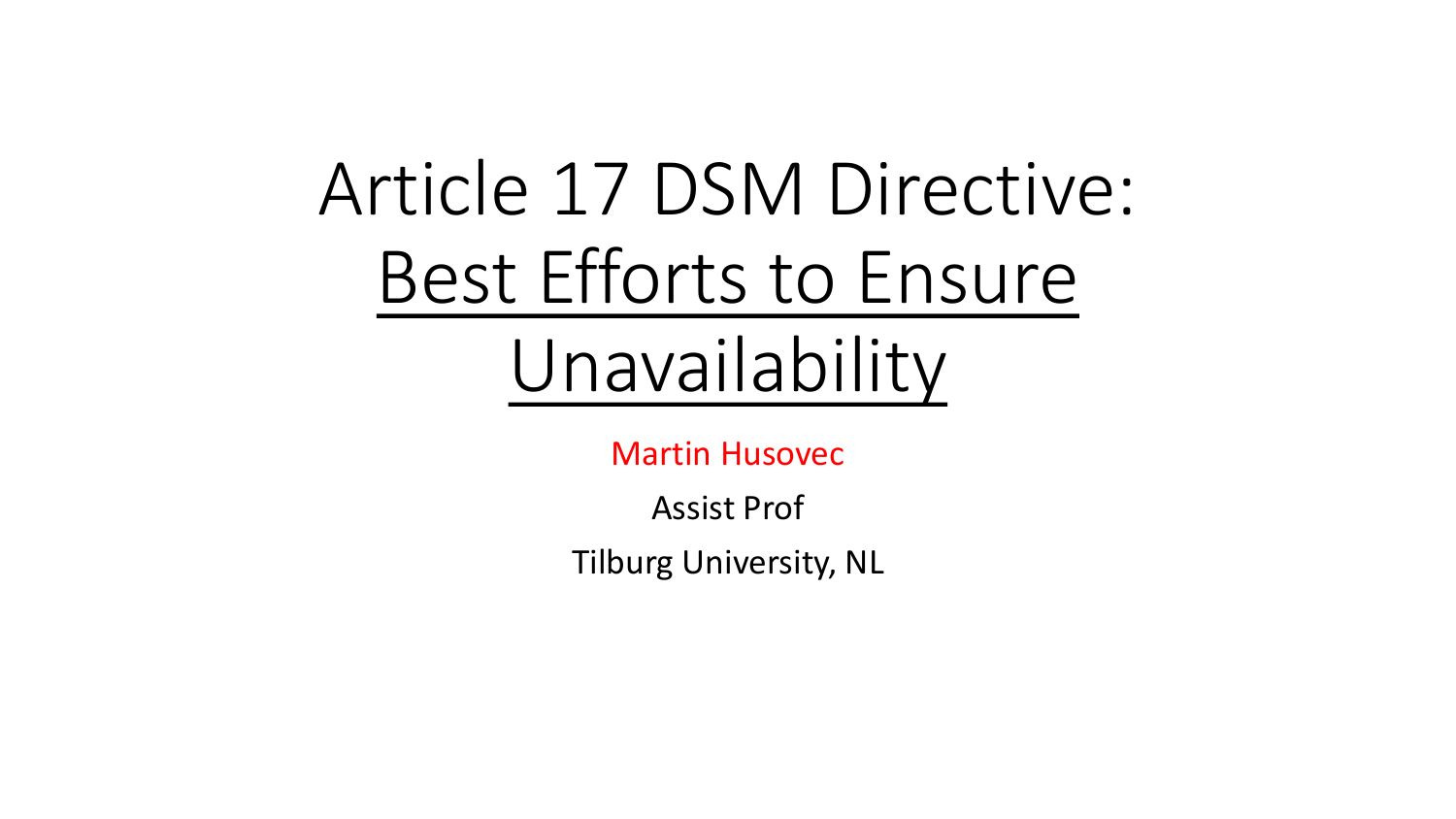### What is Article 17?

#### • Article 17 imposes conditional strict liability:

OCSSPs are liable [for user-uploaded content], unless:

(a) made best efforts "to obtain an authorisation", *and*

(b) made best efforts "to ensure the unavailability" of specific subject matter for which RH provided relevant information; *and*

(c) removed/disabled expeditiously upon receiving a notice from RH

- Art 17(4)(b) requires preventive measures:
	- (A) manual OR (B) automated
	- Polish challenge assumes filtering = preventive measures; IMHO this is incorrect.
		- "made best efforts to prevent their future uploads" (Art 17(4)(c))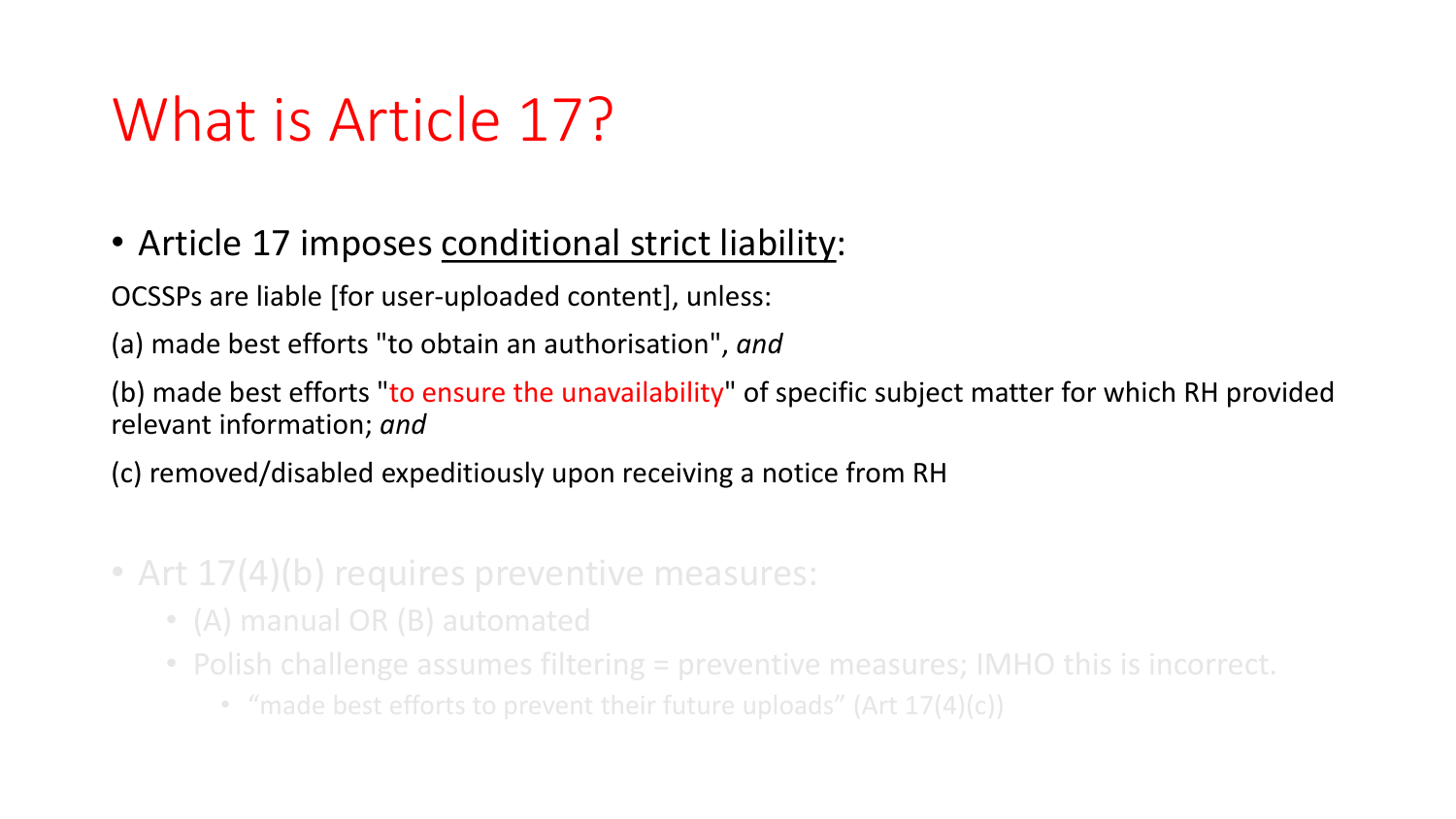# What is Article 17?

• Article 17 imposes conditional strict liability:

OCSSPs are liable [for user-uploaded content], unless:

(a) made best efforts "to obtain an authorisation", *and*

(b) made best efforts "to ensure the unavailability" of specific subject matter for which RH provided relevant information; *and*

(c) removed/disabled expeditiously upon receiving a notice from RH

- Art 17(4)(b) requires preventive measures:
	- "to ensure the unavailability" (Art 17(4)(b))
	- "made best efforts to prevent their future uploads" (Art 17(4)(c))
	- **(A)** manual, **(B)** automated, **(C)** both
	- Polish challenge assumes preventive measures = filtering; IMHO this is incorrect.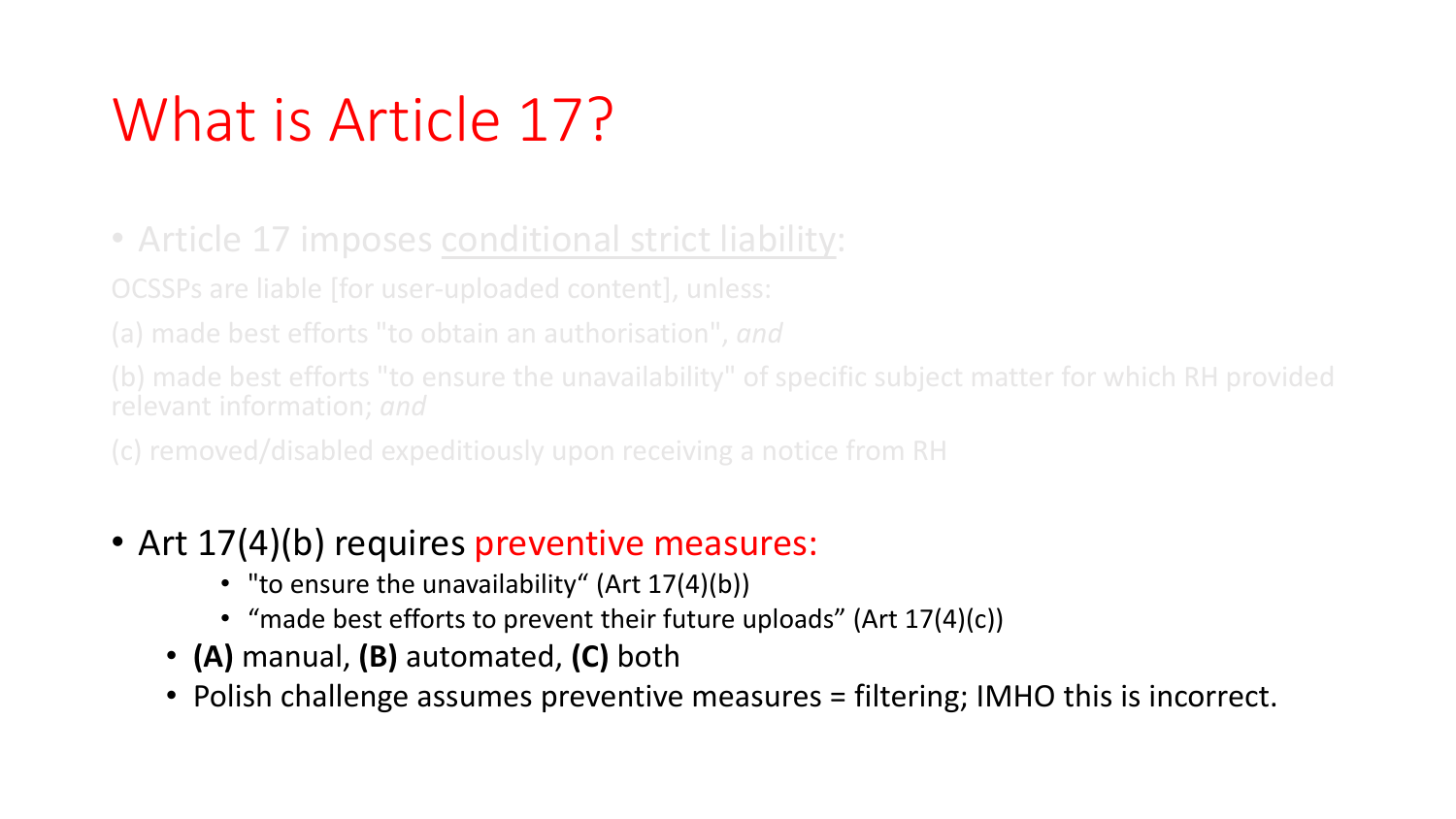### Art 17 & preventive measures

- Requirements:
	- only proportionate efforts (Art 17(5))
	- no general monitoring (beyond Art 15 ECD compliance (Art 17(8); Rec. 66)
	- avoiding over-blocking of legitimate uses (Art 17(7) / (9))
		- "MS shall ensure that users in each Member State are able to rely on any of the following existing exceptions or limitations"
		- "shall not result in in the prevention of the availability of works or other subject matter uploaded by users, which do not infringe copyright"
	- differs for size, type of content, audience, available tools (Art 17(5))
	- GDPR-compliance (Art 17(9))
- Can MSs implement Article 17(4)(b) in different ways?
- Article 17(7) + (9) has strongly-worded (outcome) safeguards, but without fully harmonizing them = leaving the 'effective' design to MSs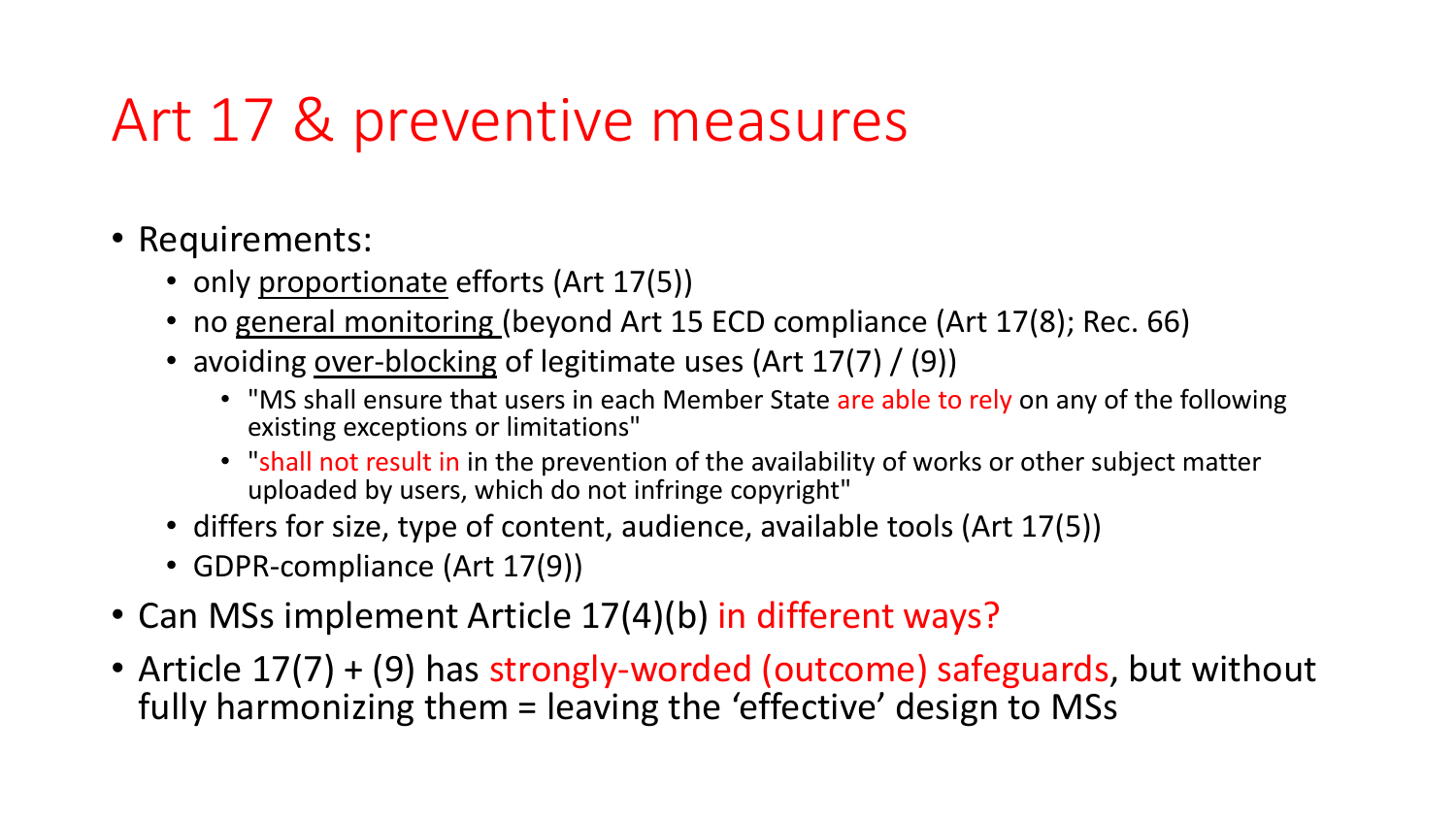# CJEU & preventive measures of hosts [non-Art 17, compatible with Art 15 ECD]

- *Netlog* (2010) *denied* indiscriminate filtering
	- unspecified existing & future works
	- unspecified type of infringements
	- irrespective of the infringer
- *L'Oreal v eBay* (2011) *accepted* targeted preventive measures
	- specific trademarks
	- same kind of infringement
	- same infringer
- *Facebook* (2019) *accepted* automated enforcement
	- specific content (picture + text)
	- identical & 'in-essence-unchanged' infringements
	- irrespective of the infringer
	- provided that the court determines illegality of a specific instance of illegal content, specifies its defining features so that automated compliance is possible w/ independent review



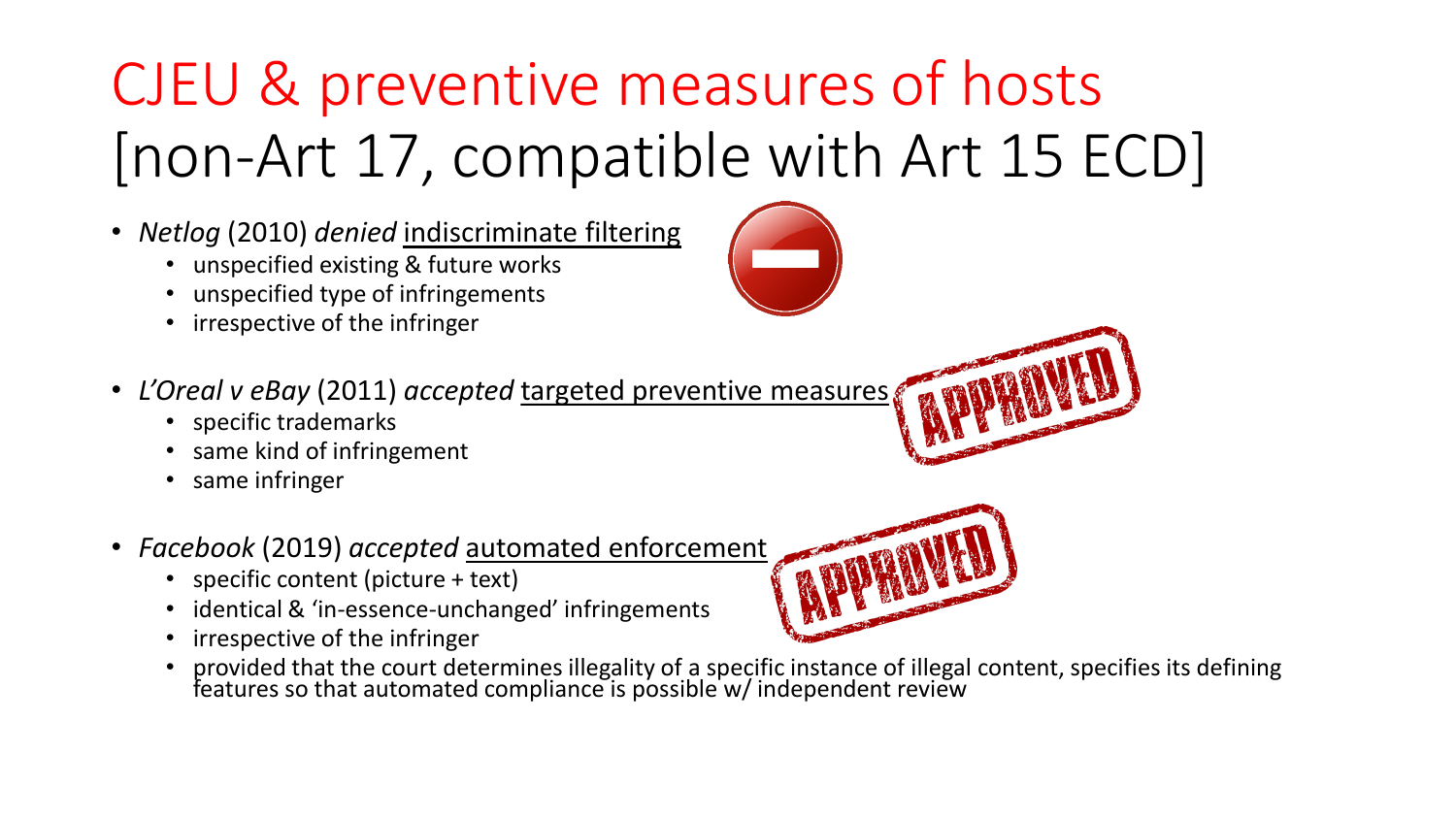#### CJEU & preventive measures [Post-Art 17]

*Facebook v Glawischnig-Piesczek* (2019), Art 15 ECD does not preclude:

- "(a) ordering a host provider to remove information which it stores, the content of which is identical to the content of information which was previously declared to be unlawful, or to block access to that information, irrespective of who requested the storage of that information;
- **= block identical content irrespective of the infringer** (e.g. reposting)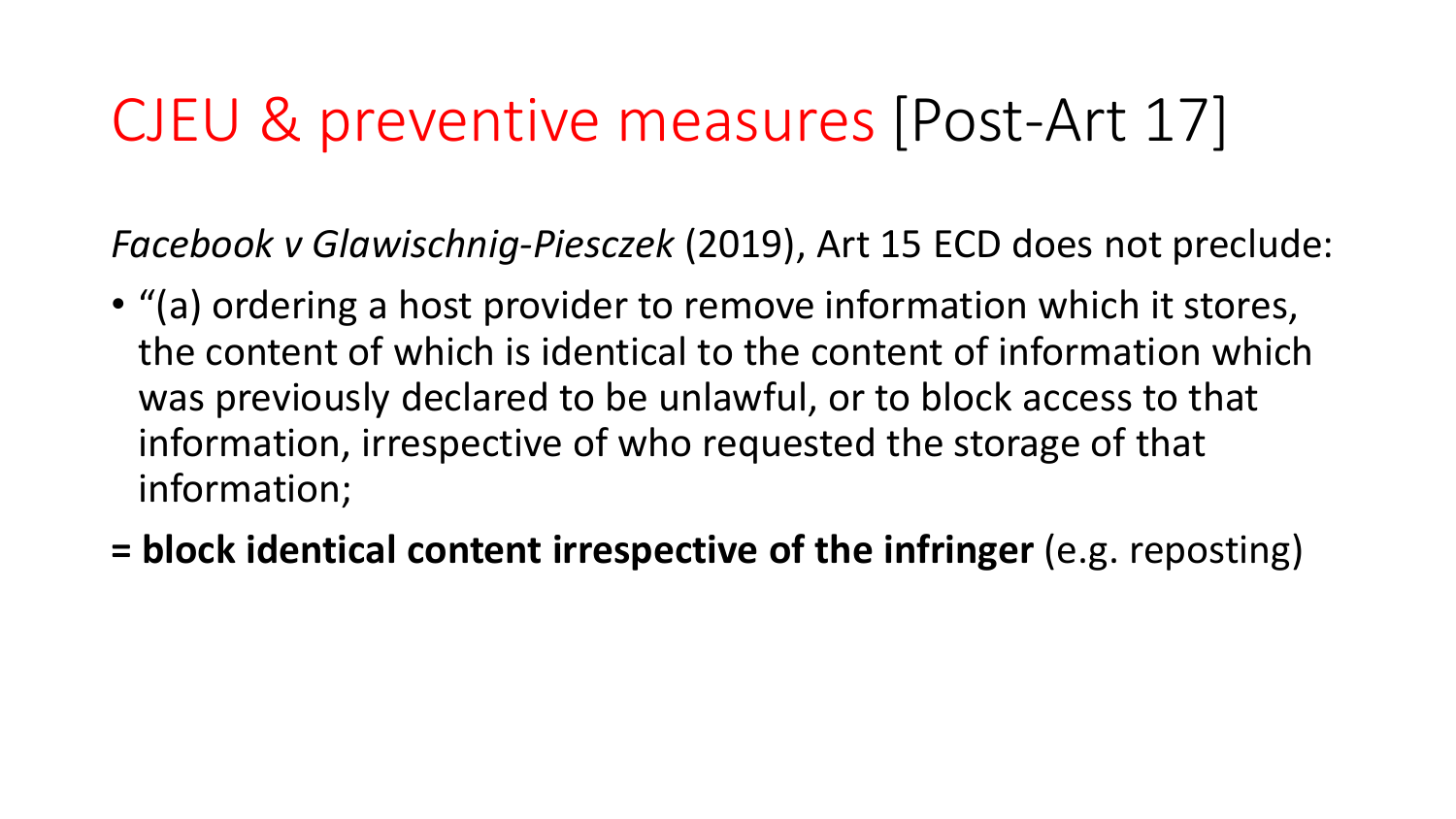### CJEU & preventive measures [Post-Art 17]

*Facebook v Glawischnig-Piesczek* (2019), Art 15 ECD does not preclude:

- (b) ordering a host provider to remove information which it stores, the content of which is equivalent to the content of information which was previously declared to be unlawful, or to block access to that information, provided that the monitoring of and search for the information concerned by such an injunction are limited to information conveying a message the content of which remains essentially unchanged compared with the content which gave rise to the finding of illegality and containing the elements specified in the injunction, and provided that the differences in the wording of that equivalent content, compared with the wording characterising the information which was previously declared to be illegal, are not such as to require the host provider to carry out an independent assessment of that content"
- **= block 'in-essence-unchanged' content irrespective of the infringer as long no independent review is required** (e.g. due to context)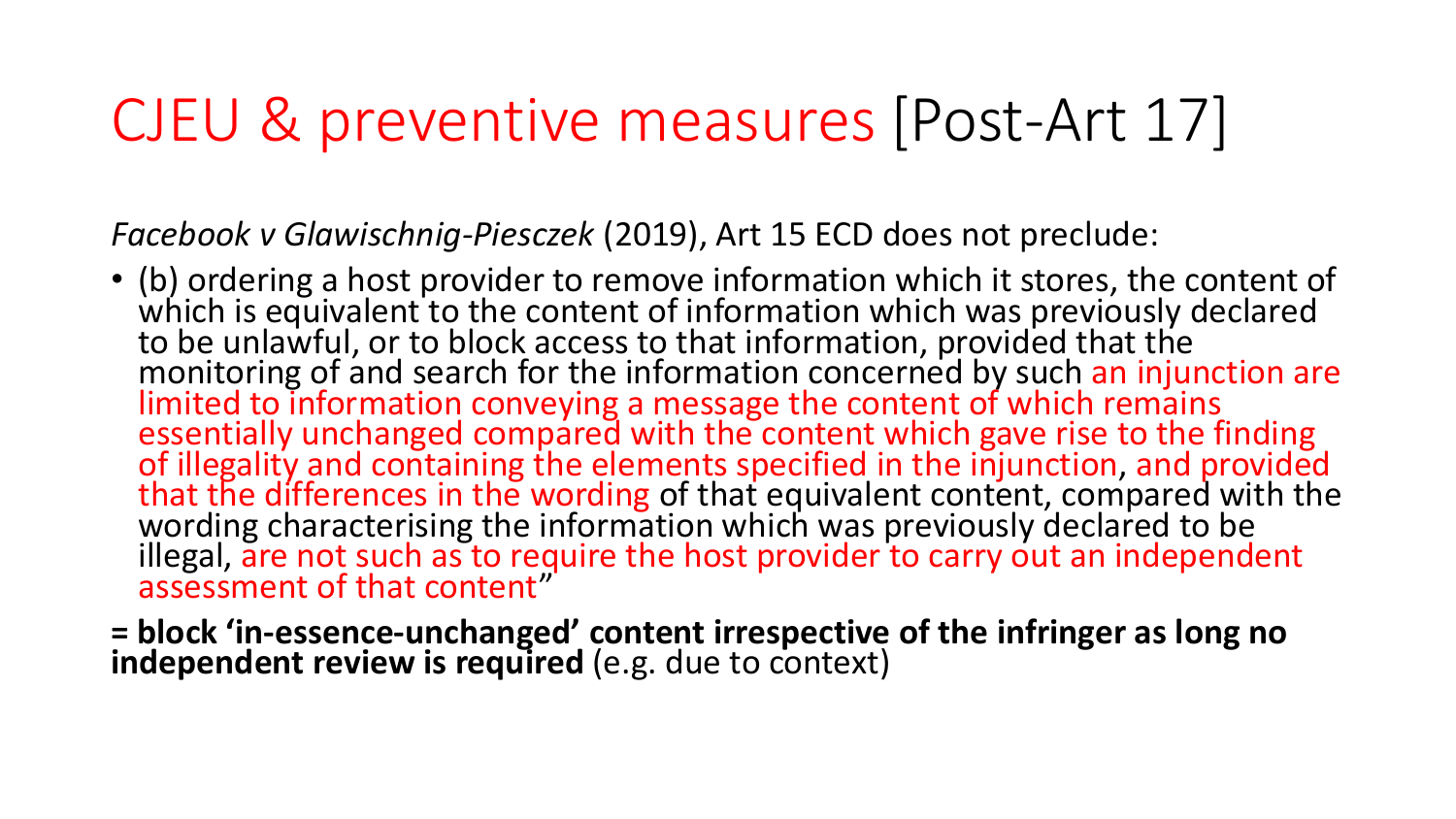# CJEU & preventive measures [Post-Art 17]

- BEST EFFORTS "to ensure the unavailability"& "to prevent future uploads"
	- specific works?  $YES \gg Art 17(4)(b)$
	- same infringer? UNLIKELY >> suggests irrespective of the infringers
	- **same kind of infringement?** MAYBE >> absolute/relative
- Readings
	- (1) Article 17 requires preventing any infringement from the same infringer
		- IMHO: wrong, it limits specific monitoring L'Oreal, but Art 17 is a legislative over-ruling
	- - $\bigcirc$  (2) Article 17 requires preventing any type of infringement, as
			- *Netlog/L'Oreal/Facebook* do not apply (this is not Art 15 ECD case)
			- IMHO: wrong, it limits specific monitoring to specific works, why then Art 17(8)?
			- (3) Article 17 requires preventing some type of infringements by anyone
			- Arguably linking back to proportionality, available tools, costs, type of content, etc.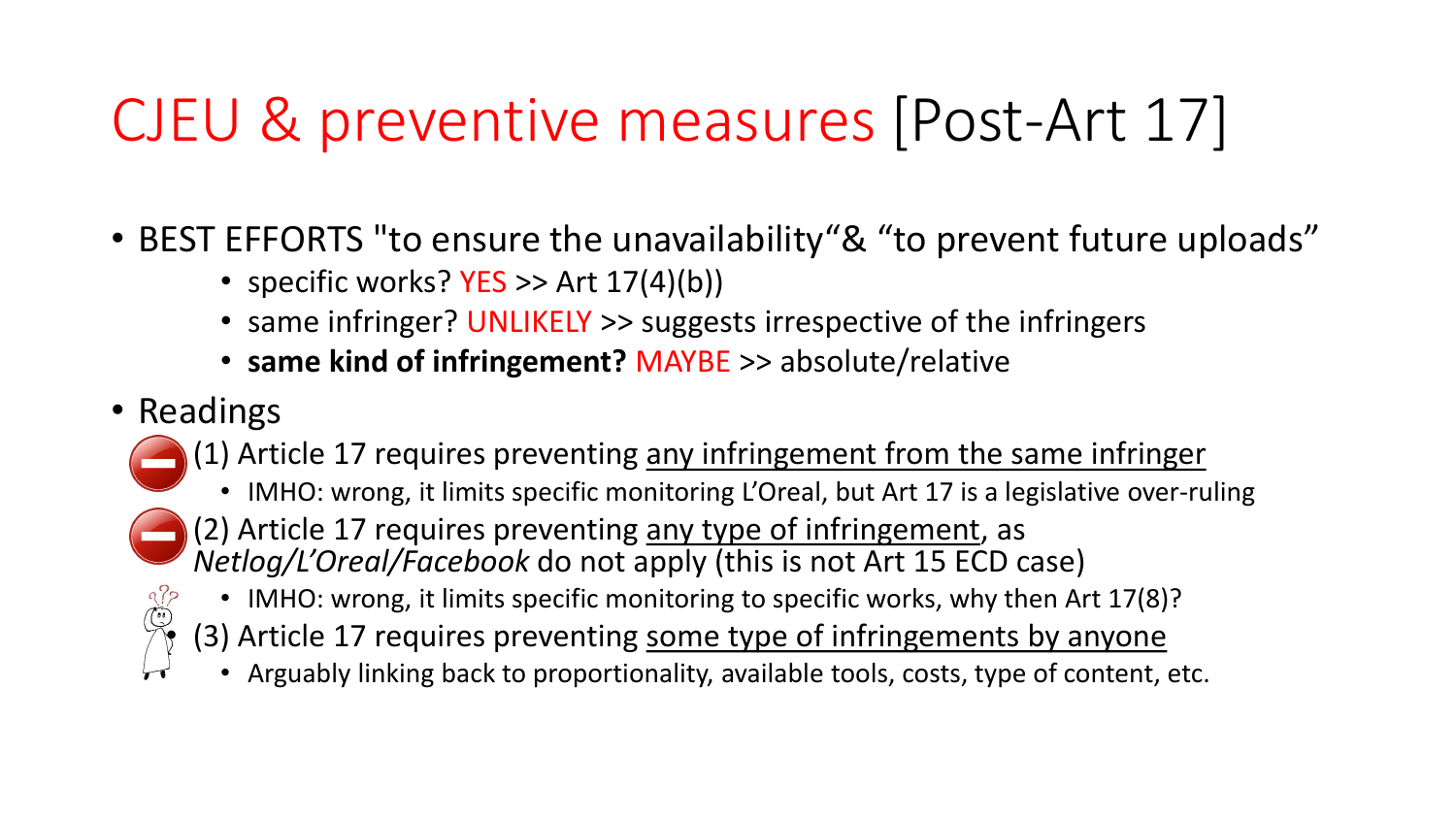#### automated enforcement ≠ filtering

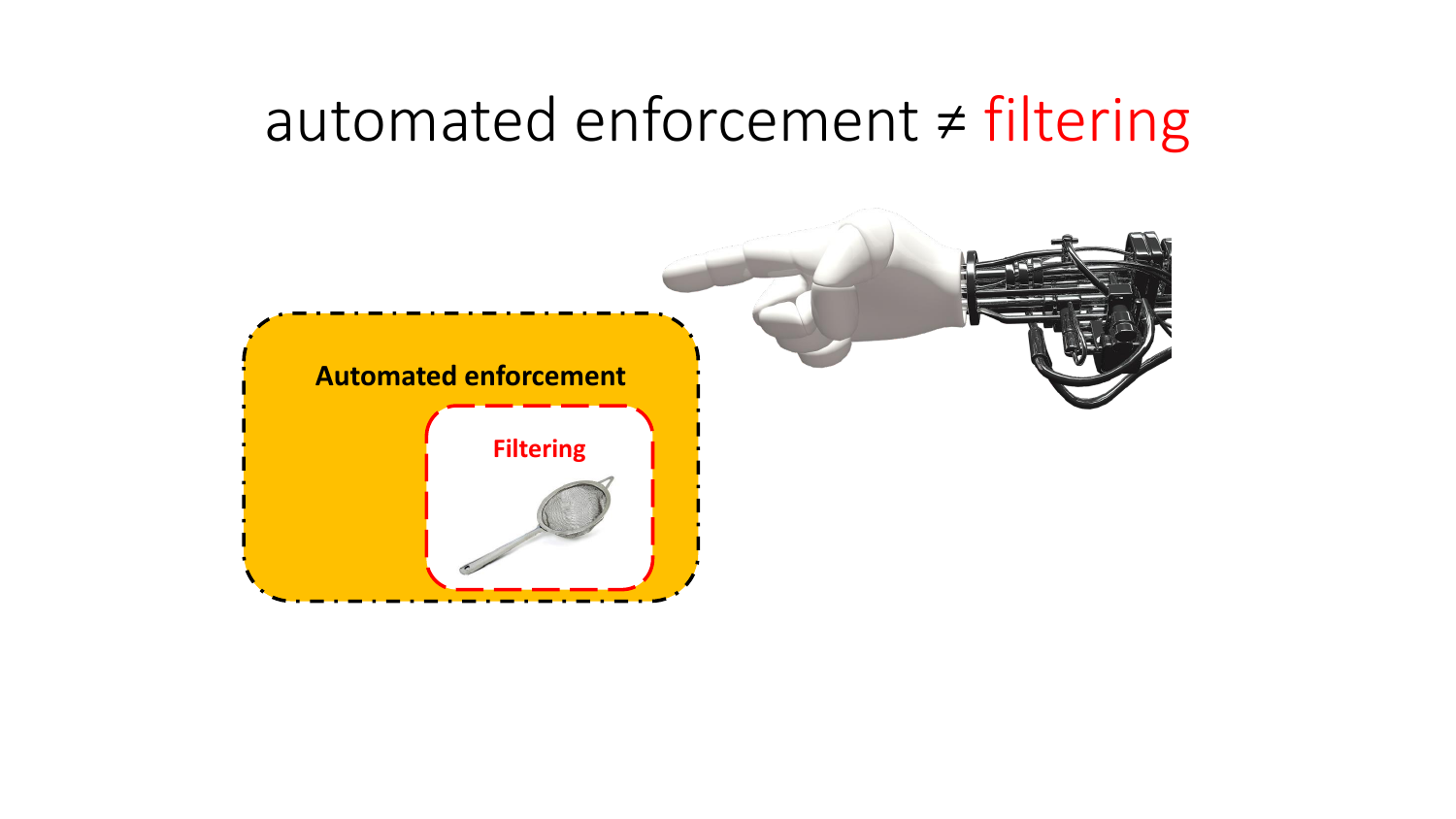# Polish challenge



- Poland: Article 17(4)(b) is incompatible with Article 11 of EU Charter
	- IF impossible to disentangle, then entire Article 17
	- SO, the world without Article 17(4)(b) is not ECD world, but strict liability & NTD.
- *Poland v EP/Council* (C-401/19):
	- **A:** is filtering constitutional?
	- **B:** is it constitutional given the safeguards of the DSM Directive?